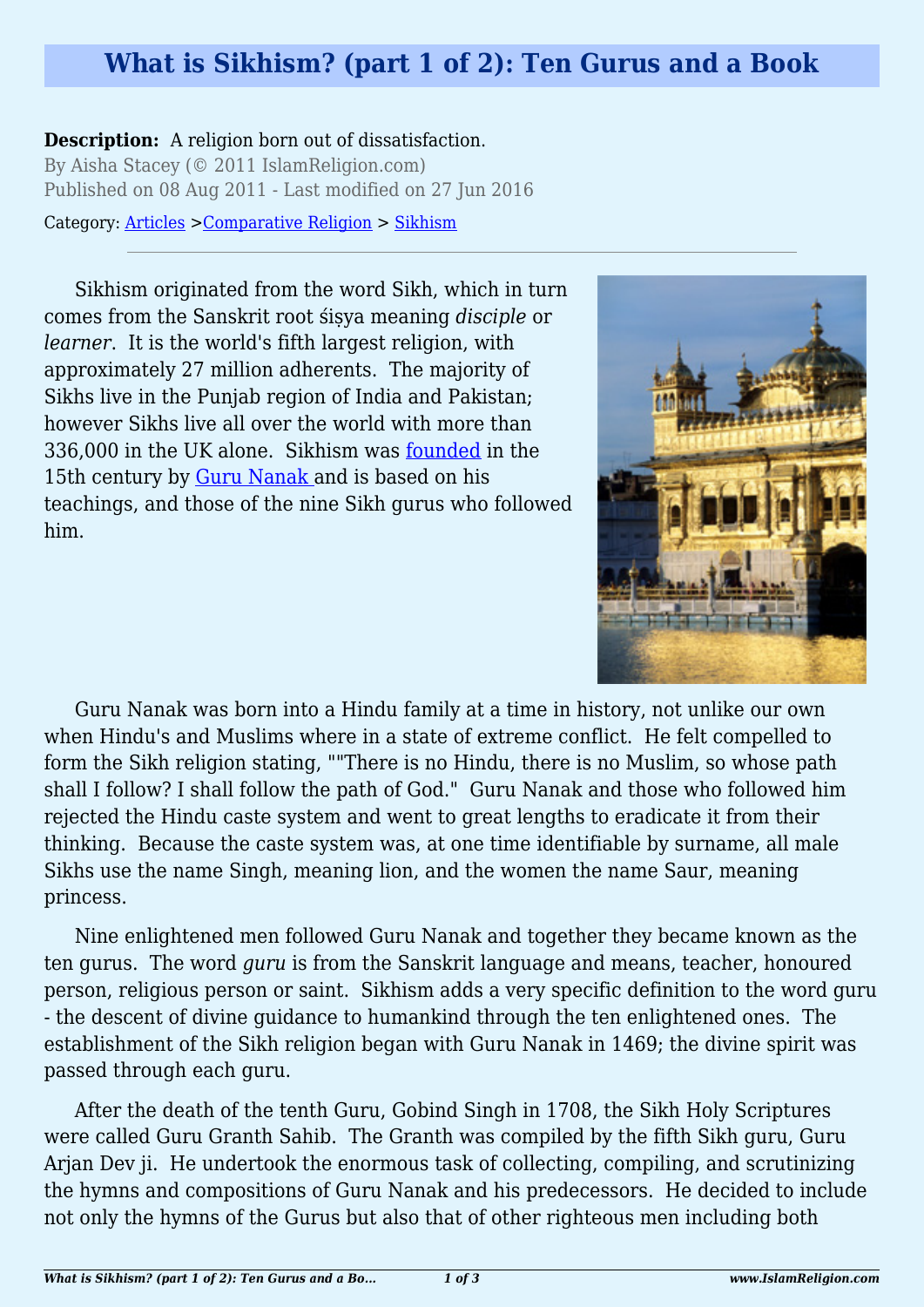Muslims and Hindus. It is not clear whether the Guru Granth Sahib is considered to be revelation or inspiration from God however its teachings are practised in three ways: Chanting the Holy Name and thus remembering God at all times, making a living honestly, and sharing with others and helping those in need. Thus, with this in mind, in a very simplified form the teachings of Sikhism could be described as follows,

- 1. There is only one God. Worship and pray to the one God and to none other
- 2. Remember God, work hard and help others
- 3. God is pleased with honest work and true living
- 4. There is no rich, no poor, no black and no white, before God. Actions make you good or bad.
- 5. Men and women are all equal before God
- 6. Love everyone and pray for the good of all
- 7. Be kind to people, animals and birds
- 8. Fear not, frighten not.
- 9. Always speak the truth.
- 10. Be simple in your food, dress and habits.

Unlike most other religions, Sikhs wear the five articles of their faith. These are, known as the five Ks. **Kesh**, un cut hair kept very clean and considered to be God given. **Kangha,** a small wooden comb to keep the hair tidy and act as a reminder to keep well ordered lives. **Kirpan is** a short sword, about 15 cm long. It signifies honour, dignity, bravery and the Sikh duty to defend the weak and oppressed, and uphold truth. The Kirpan should never be drawn in anger, but once drawn it should not re-sheathed without shedding blood. The **Kara** is a steel bracelet worn on the right wrist (unless the wearer is left-handed). The circle of the bracelet is a symbol of God and unity, and the steel symbolises strength and fighting for right. **Kachs** are short underpants tied with a drawstring allowing ease of movement in battle. They also symbolise purity and modesty, and are a reminder of the necessity to remain faithful to their spouses.

The most widely recognised symbol of Sikhism is the turban worn by men. It symbolizes discipline, integrity, humility, and spirituality, and is a mandatory part of Sikh faith, not a social custom. The long uncut hair is covered by approximately 15 feet of cloth. Both men and women cover their heads in public as a sign of respect for the gurus and God.

Sikhs worship in a building known as a Gurdwara (*the door of the Guru*) and it is usually also a community centre consisting of two halls, one a prayer hall, and a room in which the Guru Granth Sahib is kept when not in use in the prayer hall. Sikhs have no particular day of devotion however there are usually daily services, often several times a